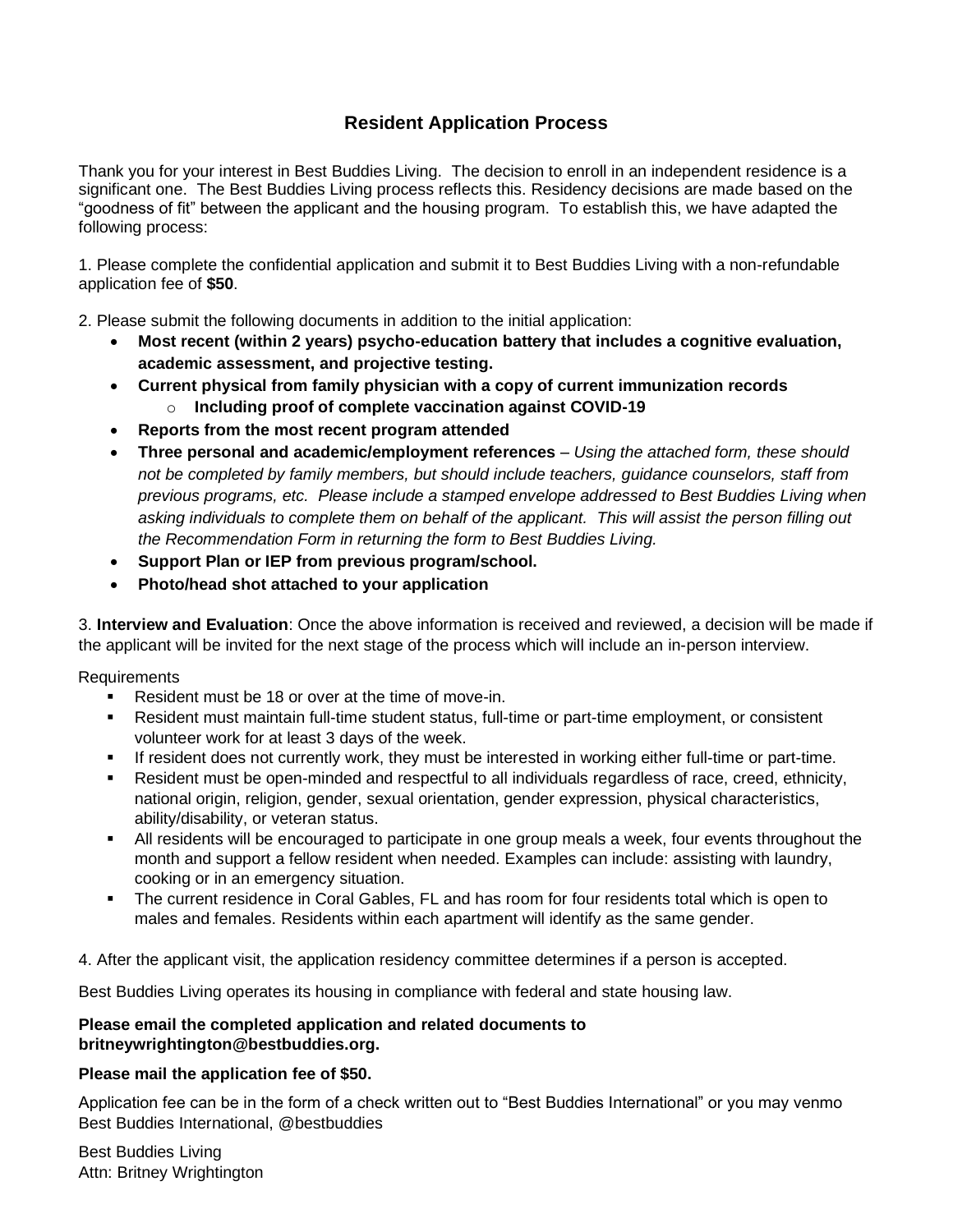225 South Dixie Highway Coral Gables, FL 33133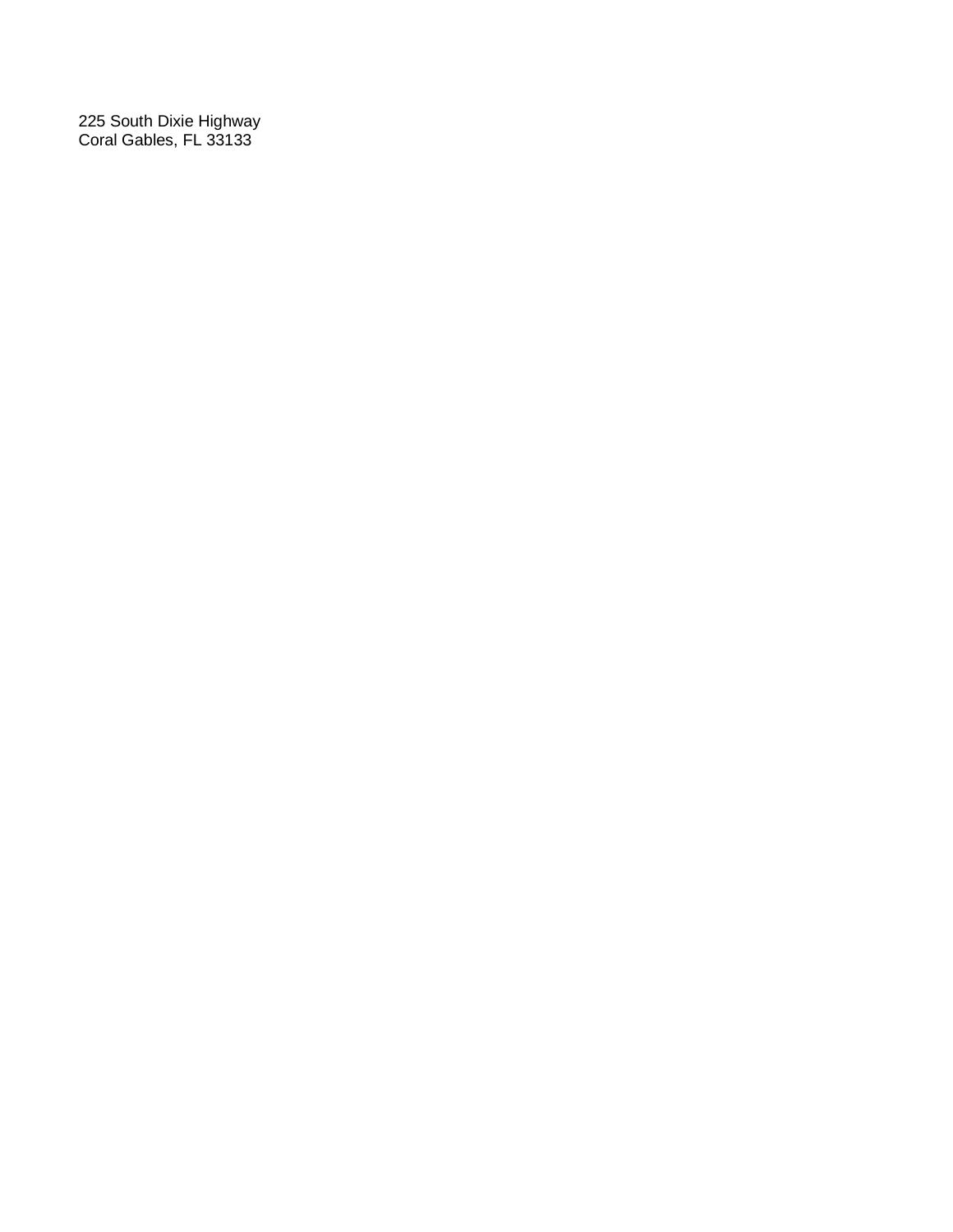# **Resident with IDD Application**

|                                              | BB Living Location: ____________________________                                                           |        |        |            |
|----------------------------------------------|------------------------------------------------------------------------------------------------------------|--------|--------|------------|
| <b>Applicant Information:</b>                |                                                                                                            |        |        |            |
|                                              |                                                                                                            |        |        |            |
| (First)                                      | (Middle)                                                                                                   | (Last) |        | (Nickname) |
|                                              |                                                                                                            |        |        |            |
|                                              |                                                                                                            |        |        |            |
|                                              |                                                                                                            |        |        |            |
|                                              |                                                                                                            |        |        |            |
|                                              |                                                                                                            |        |        |            |
| <b>Family Information:</b>                   |                                                                                                            |        |        |            |
|                                              |                                                                                                            |        |        |            |
| (First)                                      | (Middle)                                                                                                   |        | (Last) |            |
|                                              |                                                                                                            |        |        |            |
|                                              |                                                                                                            |        |        |            |
|                                              | Phone: (Home) _______________________(Cell) _____________________________(Work) __________________________ |        |        |            |
|                                              |                                                                                                            |        |        |            |
|                                              |                                                                                                            |        |        |            |
|                                              |                                                                                                            |        |        |            |
| (First)                                      | (Middle)                                                                                                   |        | (Last) |            |
|                                              |                                                                                                            |        |        |            |
|                                              |                                                                                                            |        |        |            |
|                                              | Phone: (Home) _______________________(Cell) _____________________________(Work) _________________________  |        |        |            |
|                                              |                                                                                                            |        |        |            |
|                                              |                                                                                                            |        |        |            |
| Parents Relationship (check all that apply): |                                                                                                            |        |        |            |
|                                              | Married _____ Divorced _____ Separated _____ Mother Remarried _____ Mother Deceased                        |        |        |            |
|                                              | ______ Father Remarried ____ Father Deceased                                                               |        |        |            |
|                                              | Name of Stepmother: ________________________________Stepfather: ___________________________________        |        |        |            |
|                                              |                                                                                                            |        |        |            |
|                                              |                                                                                                            |        |        |            |
| Other children in the family:                |                                                                                                            |        |        |            |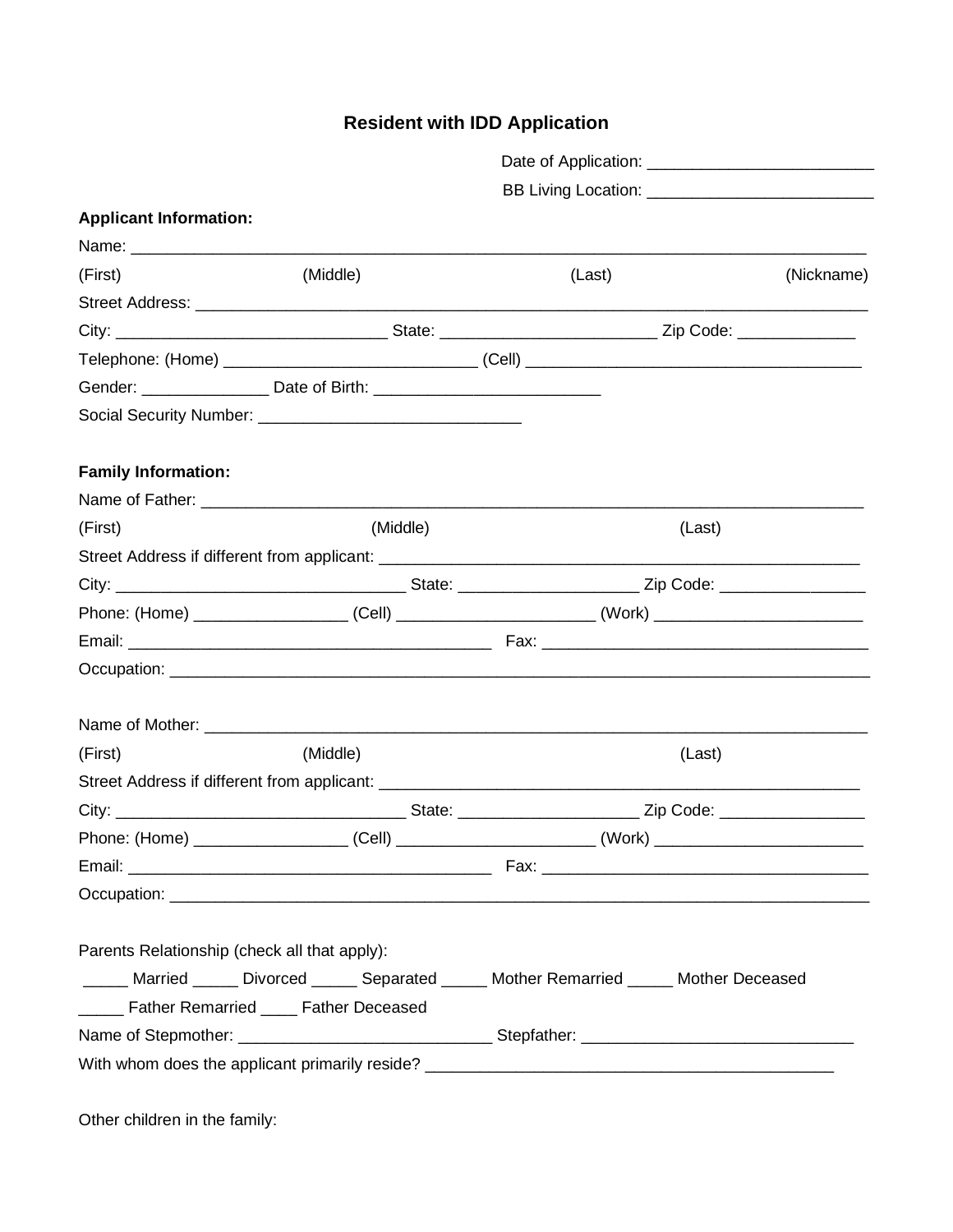| Name:          | _Gender:______Age:______ |  |
|----------------|--------------------------|--|
|                | _Gender:_____Age:_____   |  |
| Name:          | _Gender:_____Age:_____   |  |
| Name:          | _Gender:______Age:______ |  |
| $\blacksquare$ |                          |  |

 $\_$  ,  $\_$  ,  $\_$  ,  $\_$  ,  $\_$  ,  $\_$  ,  $\_$  ,  $\_$  ,  $\_$  ,  $\_$  ,  $\_$  ,  $\_$  ,  $\_$  ,  $\_$  ,  $\_$  ,  $\_$  ,  $\_$  ,  $\_$  ,  $\_$  ,  $\_$  ,  $\_$  ,  $\_$  ,  $\_$  ,  $\_$  ,  $\_$  ,  $\_$  ,  $\_$  ,  $\_$  ,  $\_$  ,  $\_$  ,  $\_$  ,  $\_$  ,  $\_$  ,  $\_$  ,  $\_$  ,  $\_$  ,  $\_$  ,  $\_$  ,  $\_$  ,  $\_$  ,  $\_$  ,  $\_$  ,  $\_$  ,  $\_$  ,  $\_$  ,  $\_$  ,  $\_$  ,  $\_$  ,  $\_$  ,  $\_$  ,  $\_$  ,  $\_$  ,  $\_$  ,  $\_$  ,  $\_$  ,  $\_$  ,  $\_$  ,  $\_$  ,  $\_$  ,  $\_$  ,  $\_$  ,  $\_$  ,  $\_$  ,  $\_$  ,  $\_$  ,  $\_$  ,  $\_$  ,  $\_$  ,  $\_$  ,  $\_$  ,  $\_$  ,  $\_$  ,  $\_$  ,  $\_$  ,

Please indicate any family situation of which we should be aware:

# **Guardianship Status**

Indicate guardianship (competency) status below and attach supporting documentation when available. If the participant is not their own guardian, ensure that all contact information is filled in below and that the guardian reviews and cosigns all documents.

Participant's guardianship/competency status:

- ❑ Participant **is** his/her own guardian (presumed competent)
- ❑ Participant **is not** his/her own guardian

| Name:    | Relationship to Participant: |
|----------|------------------------------|
| E-mail:  | Address:                     |
| City:    | State/Zip code:              |
| Phone 1: | Phone 2:                     |
|          |                              |
| Name:    | Relationship to Participant: |
| E-mail:  | Address:                     |
| City:    | State/Zip code:              |
| Phone 1: |                              |

| <b>SIGNATURES</b> | <b>RELATIONSHIP</b>              | <b>DATE</b> |
|-------------------|----------------------------------|-------------|
|                   | Participant                      |             |
|                   | Guardian (When Applicable)       |             |
|                   | <b>Best Buddies Living Staff</b> |             |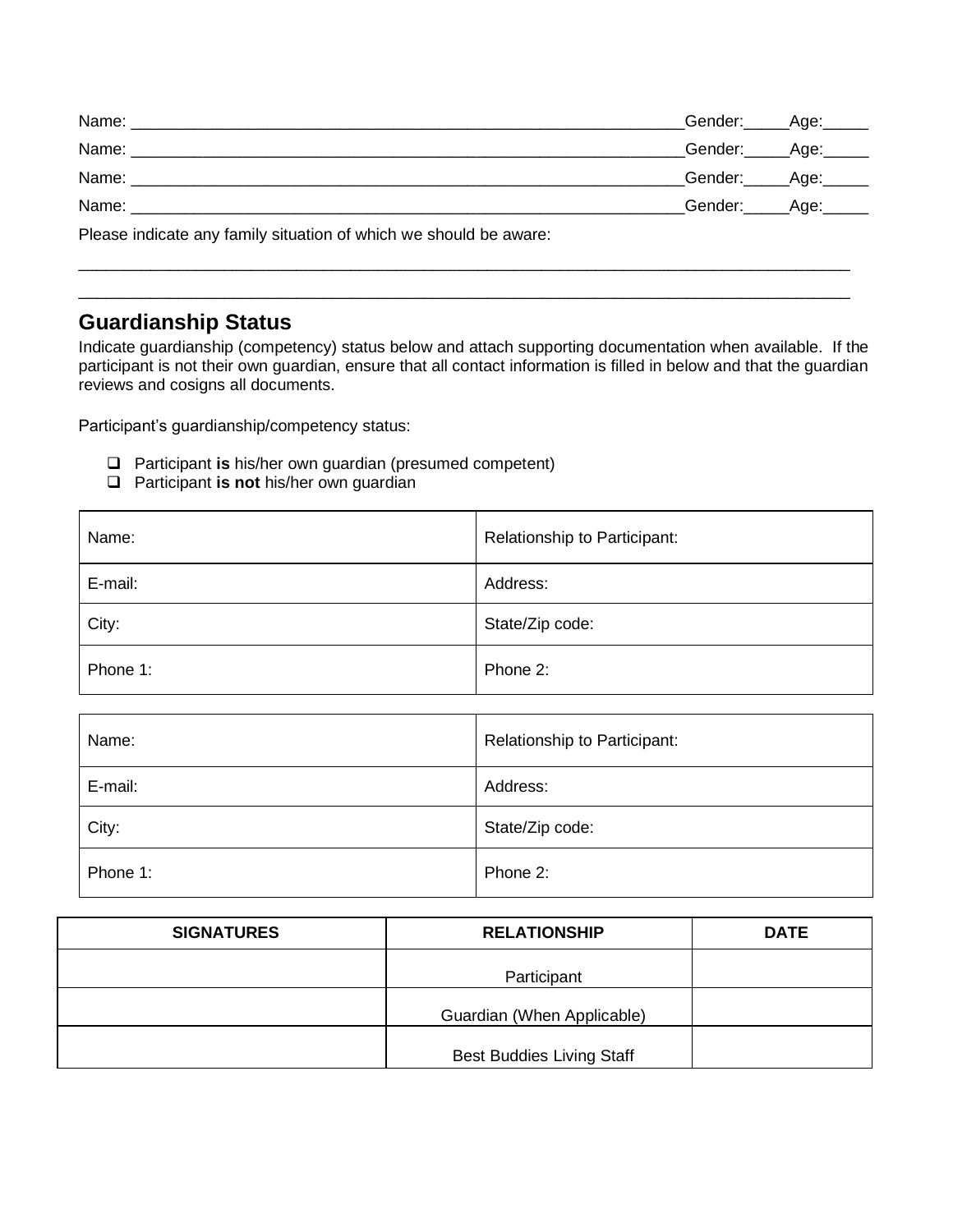# **Emergency Contact:**

| Please list who we contact in the event of an emergency.                               |                                                                                                                       |
|----------------------------------------------------------------------------------------|-----------------------------------------------------------------------------------------------------------------------|
|                                                                                        |                                                                                                                       |
|                                                                                        |                                                                                                                       |
|                                                                                        |                                                                                                                       |
|                                                                                        |                                                                                                                       |
| <b>Referral Information:</b>                                                           |                                                                                                                       |
| Who referred you to Best Buddies Living or how did you learn about the program?        |                                                                                                                       |
|                                                                                        |                                                                                                                       |
|                                                                                        |                                                                                                                       |
| <b>Applicant Education/Prior Program Information:</b>                                  |                                                                                                                       |
|                                                                                        |                                                                                                                       |
|                                                                                        |                                                                                                                       |
|                                                                                        |                                                                                                                       |
|                                                                                        |                                                                                                                       |
|                                                                                        |                                                                                                                       |
|                                                                                        |                                                                                                                       |
| Does your child receive support services (speech/language, OT, PT)? Yes _____ No _____ |                                                                                                                       |
| If yes, please list and describe:                                                      |                                                                                                                       |
|                                                                                        | <u>,</u> 这个人的人们就是一个人的人,我们就是一个人的人,我们就是一个人的人,我们就是一个人的人,我们就是一个人的人,我们就是一个人的人,我们就是一个人的人,我们就是                               |
|                                                                                        | <u> 1990 - Johann Stoff, amerikan bestein de stad i stoff fan de ferskearre fan de ferskearre fan de ferskearre f</u> |
| <b>Former Schools or Programs Attended:</b>                                            |                                                                                                                       |
|                                                                                        |                                                                                                                       |
|                                                                                        |                                                                                                                       |
|                                                                                        | Has the applicant ever been dismissed or suspended from any program? Yes _____ No ____                                |
| If yes, please describe the circumstances and date:                                    |                                                                                                                       |
|                                                                                        |                                                                                                                       |
|                                                                                        |                                                                                                                       |
|                                                                                        |                                                                                                                       |
| <b>Medical Information:</b>                                                            |                                                                                                                       |
|                                                                                        | Is the applicant now, or has the applicant been under the care of a psychologist, psychiatrist or other               |

professional counselor? If yes, please provide the name and address of the attending professional and reason for consultation.

| Name:    | ~ |
|----------|---|
| Address: |   |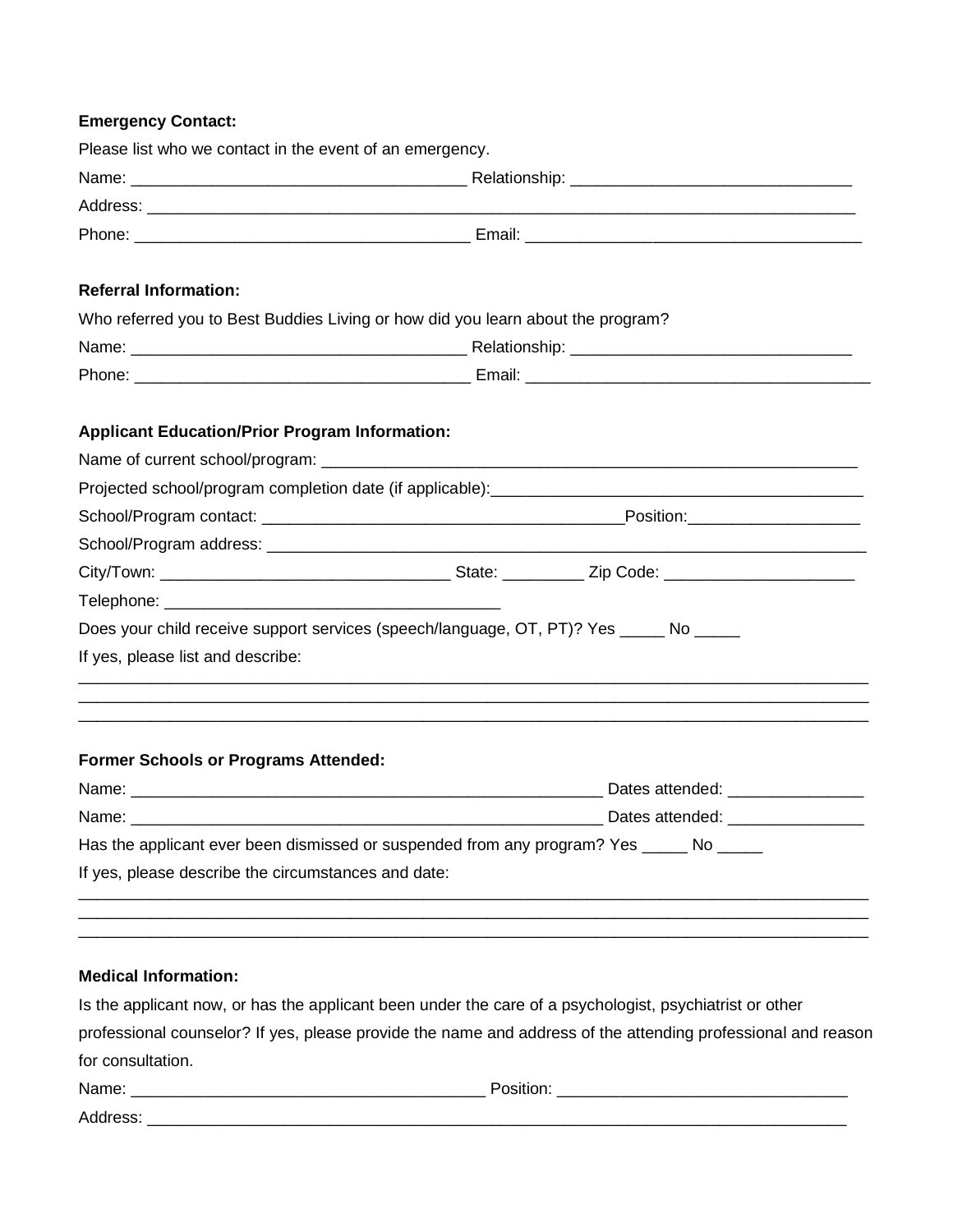| Telephone: |  |  |  |  |
|------------|--|--|--|--|
|            |  |  |  |  |

What diagnoses have been given regarding the applicant's disability?

<u> 1999 - Jan James James James James James James James James James James James James James James James James J</u>

What is the applicant's medication history (current and past)?

Does the applicant have any history of behavioral or emotional difficulties in school/program or residential settings?

#### **Personal History:**

| Have you ever been asked to move out or evicted? Yes _____ No _____             |  |
|---------------------------------------------------------------------------------|--|
| Have you ever been sued for damage to a rental unit? Yes ______ No _____        |  |
| Have you ever broken a rental agreement or lease? Yes _____ No _____            |  |
| Have you ever been sued for nonpayment of rent? Yes _____ No _____              |  |
| Have you ever been convicted of a felony? Yes ______ No ____                    |  |
| Have you ever been arrested? Yes ______ No ___                                  |  |
| If you answered "yes" to any of the Personal History questions, please explain: |  |
|                                                                                 |  |
|                                                                                 |  |
| <b>Financial Information:</b>                                                   |  |
|                                                                                 |  |
|                                                                                 |  |
|                                                                                 |  |
|                                                                                 |  |
|                                                                                 |  |
|                                                                                 |  |
| Address:                                                                        |  |
|                                                                                 |  |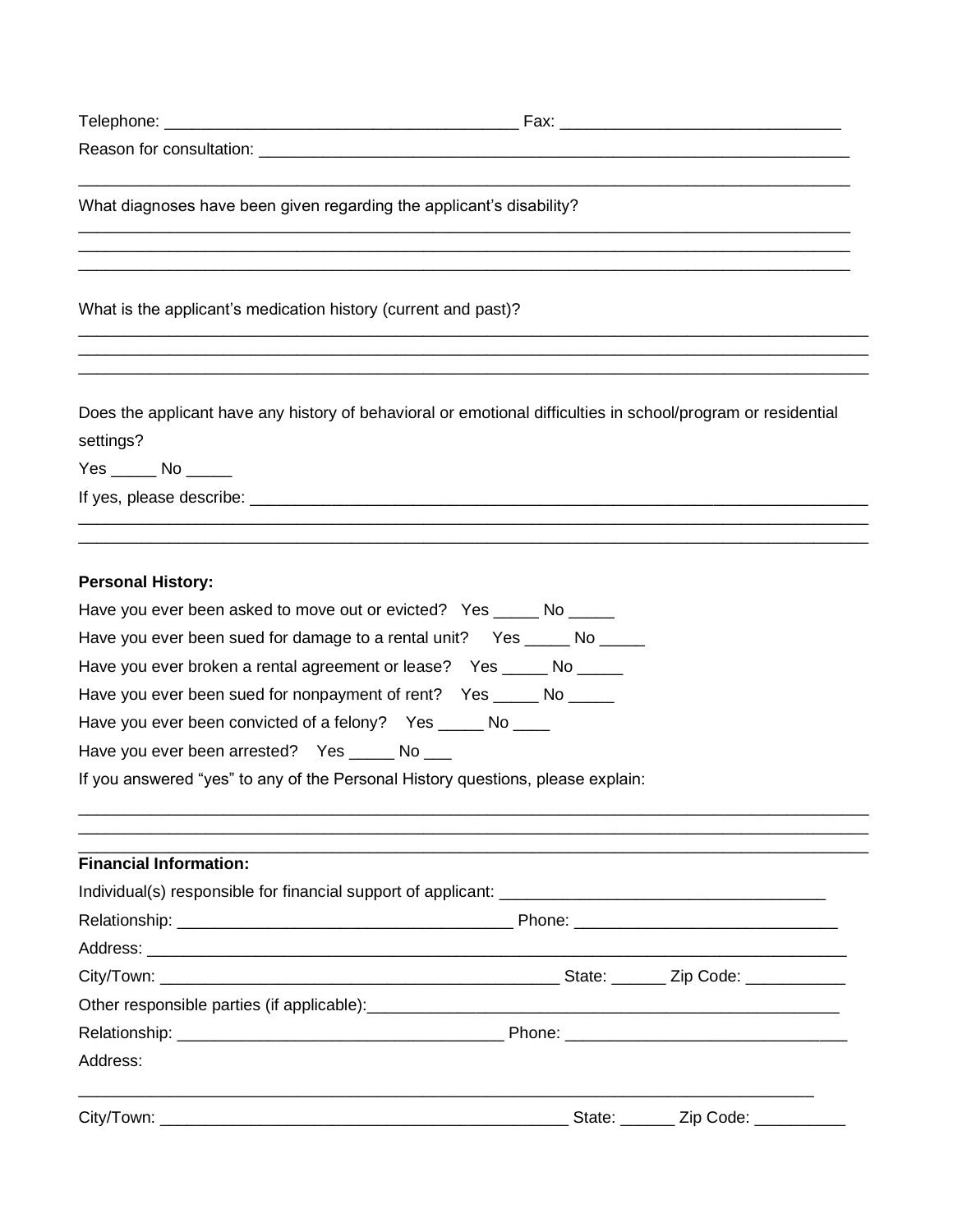| Has anyone, apart from the applicant, helped in the completion of this application? Yes |  |
|-----------------------------------------------------------------------------------------|--|
| If yes, please list names and relationship to applicant:                                |  |

#### **By signing below, I agree to the following Best Buddies Living guidelines:**

- I agree that I can be subject to random drug testing.
- *Part of your application with BBL will include a criminal background check.* I hereby give BBL permission to run a criminal background check

Signed\_\_\_\_\_\_\_\_\_\_\_\_\_\_\_\_\_\_\_\_\_\_\_\_\_\_\_\_\_\_\_\_\_\_\_ Date \_\_\_\_\_\_\_\_\_\_\_\_\_\_\_\_\_\_\_\_\_\_\_\_\_

**I hereby certify under penalty of perjury that the above statements are true and correct. I give my permission for any necessary verification including BB contacting any medical provider I have listed on this application. If Best Buddies finds that the applicant has been truthful, they will not be considered for housing.**

| Signature of Applicant:                     | Date: |
|---------------------------------------------|-------|
| Signature of Financially Responsible Party: | Date  |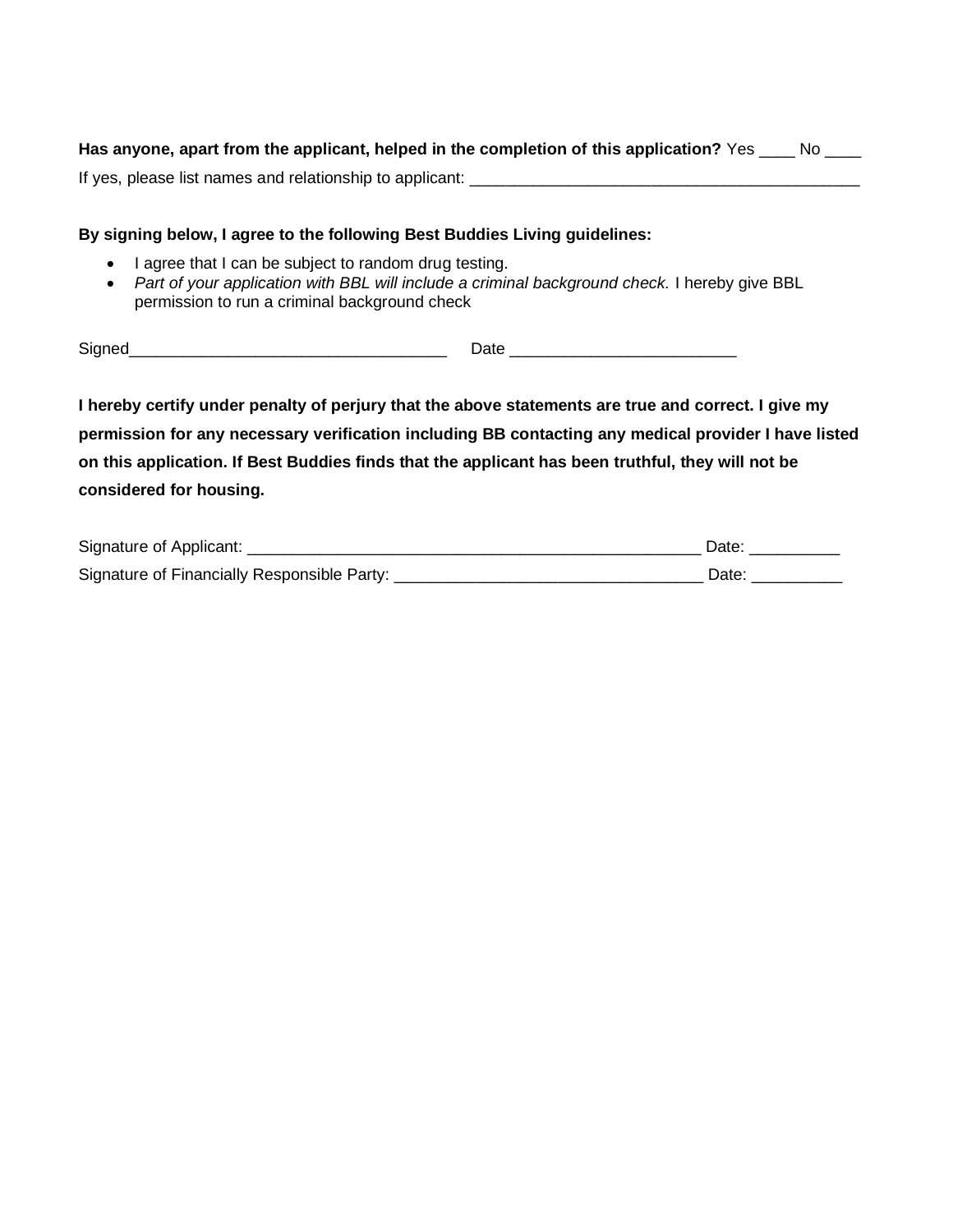#### **Applicant Statement:**

On a separate sheet, please answer the following questions. You may hand write or type the answers.

- 1. Why do you want to live at BBL?
- 2. What are some of your interests?
- 3. Do you currently have a job? If so, please explain.
- 4. What job experience have you had? What would you like to do for work in the future?
- 5. Are you interested in joining Best Buddies Jobs?
- 6. What is your greatest strength?
- 7. Why would you be a great addition to the BBL community?
- 8. How do you like to spend your free time?
- 9. Would you be interested in having a roommate?

#### **Parental/Guardian Statement:**

On a separate sheet, please answer the following questions. You may handwrite or type the answers.

- 1. Describe the applicant's educational development. What are his/her current needs in this area?
- 2. Describe the applicant's social and emotional development. What are his/her current needs in this area?
- 3. Please describe the applicant's areas of strength, and how he/she will be an asset to the BBL community.
- 4. What are your hopes and goals for the applicant's future? Describe any areas of concern.
- 5. Please describe the applicant's ability to manage life skills (self-care, chores, laundry, money management, etc.)